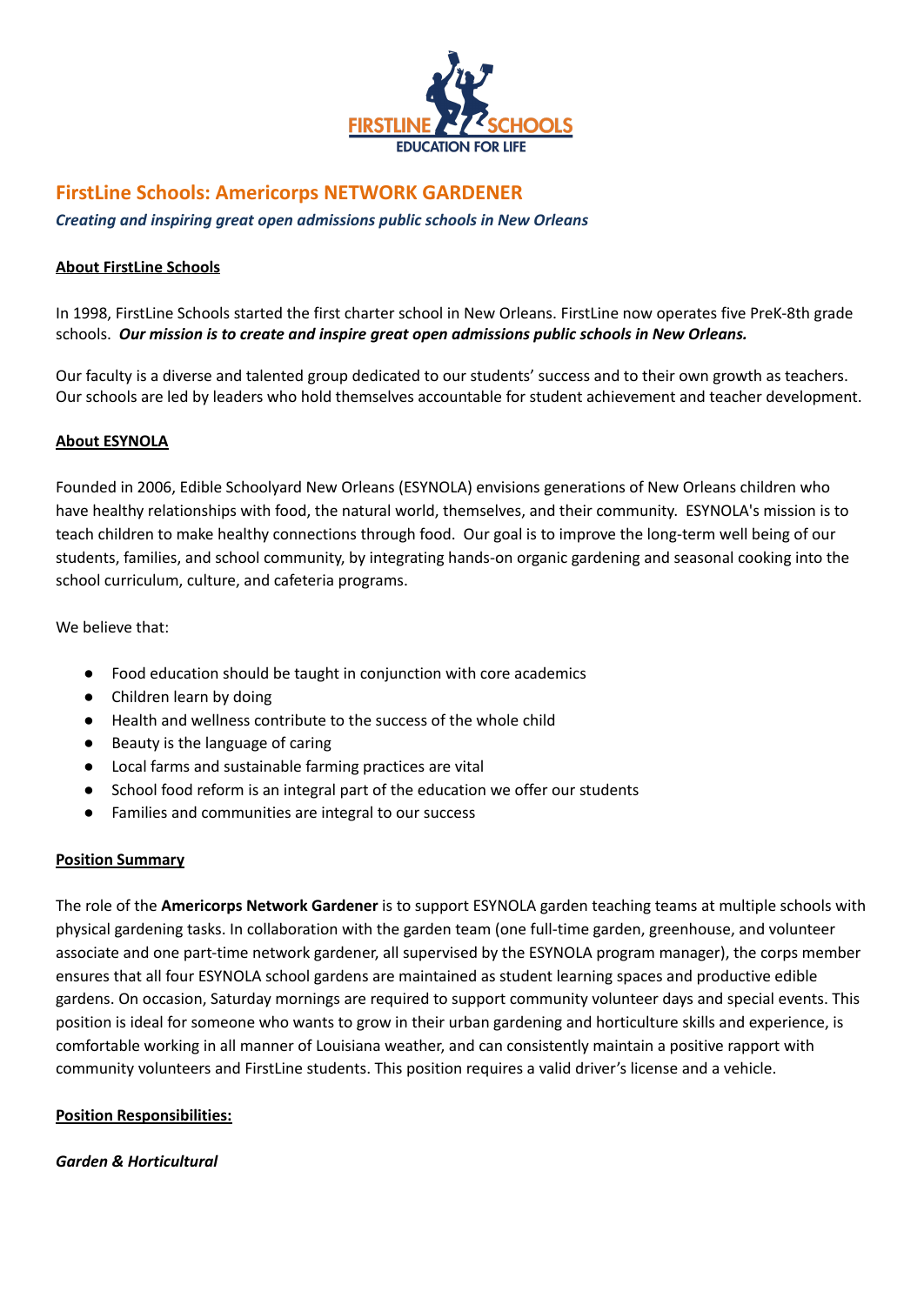- Works alongside lead garden educators at 2-3 schools to learn the routine maintenance of the gardens, and directly assists in garden maintenance
- Carries out daily gardening tasks independently
- Prepares the garden for daily visitors, ensuring that the garden and surroundings are well maintained, safe, and attractive
- Leads individual and small groups of volunteers to carry out weekly gardening tasks
- Performs and supports horticultural practices that encourage overall plant health and soil nutrition, to include sustainable gardening and integrated pest management practices
- Attends bi-weekly walk-throughs with site-based lead garden teachers to assess and maintain garden health, safety, and aesthetics, with the objective of creating a short and long- term to do list
- Picks up garden supplies from vendors and delivers to sites using the ESYNOLA truck
- Maintains horticultural tools and supplies, and keeps storage spaces organized
- Maintains records of work, garden maintenance, and plant health as required
- Alerts lead garden educator(s) to garden problems, and handles pest outbreaks, wasps, etc
- **●** Weeds all garden areas and removes debris from garden
- **●** Attends seasonal team trainings and professional development workshops
- Works occasional Open Garden Days on Saturdays and the annual An Edible Evening Fundraising Event

# *Other*

In rainy or inclement weather, provides support on ESYNOLA special projects: garden signage, land use history research, design and communications work, and documentation systems and administrative duties

# **Education & Experience:**

- High school diploma
- Prior farming and/or gardening experience preferred
- Experience with irrigation systems is a plus, but not required
- Valid driver's license, and ability to drive a truck. Training to drive with a trailer will be provided.
- Good sense of humor and positive rapport with kids
- Belief in FirstLine's mission and vision
- Passionate interest in urban gardening and agriculture
- Dedicated to working hard and receiving feedback
- Excitement to learn through direct experience
- Great attitude in the heat and cold weather

# **Desired Qualities & Characteristics:**

- Believe in every student's ability to achieve in a rigorous college or career prep curriculum
- Achieve results based on agreed-upon expectations
- Take personal responsibility
- Highly detail-oriented
- Collaborate effectively with a range of stakeholders
- Share a commitment to creating great schools in New Orleans
- Strong written and verbal communication skills
- Model the FirstLine commitments of Service, Learning, Collaboration, Safekeeping, and Results

# **Physical Requirements:**

- Ability to lift, push and/or pull objects, which may be approximately 50 pounds
- Ability and willingness to work outside in varying weather conditions, including heat and cold
- While performing the duties of this job, the employee may be required to sit, walk, stand, talk, and hear.